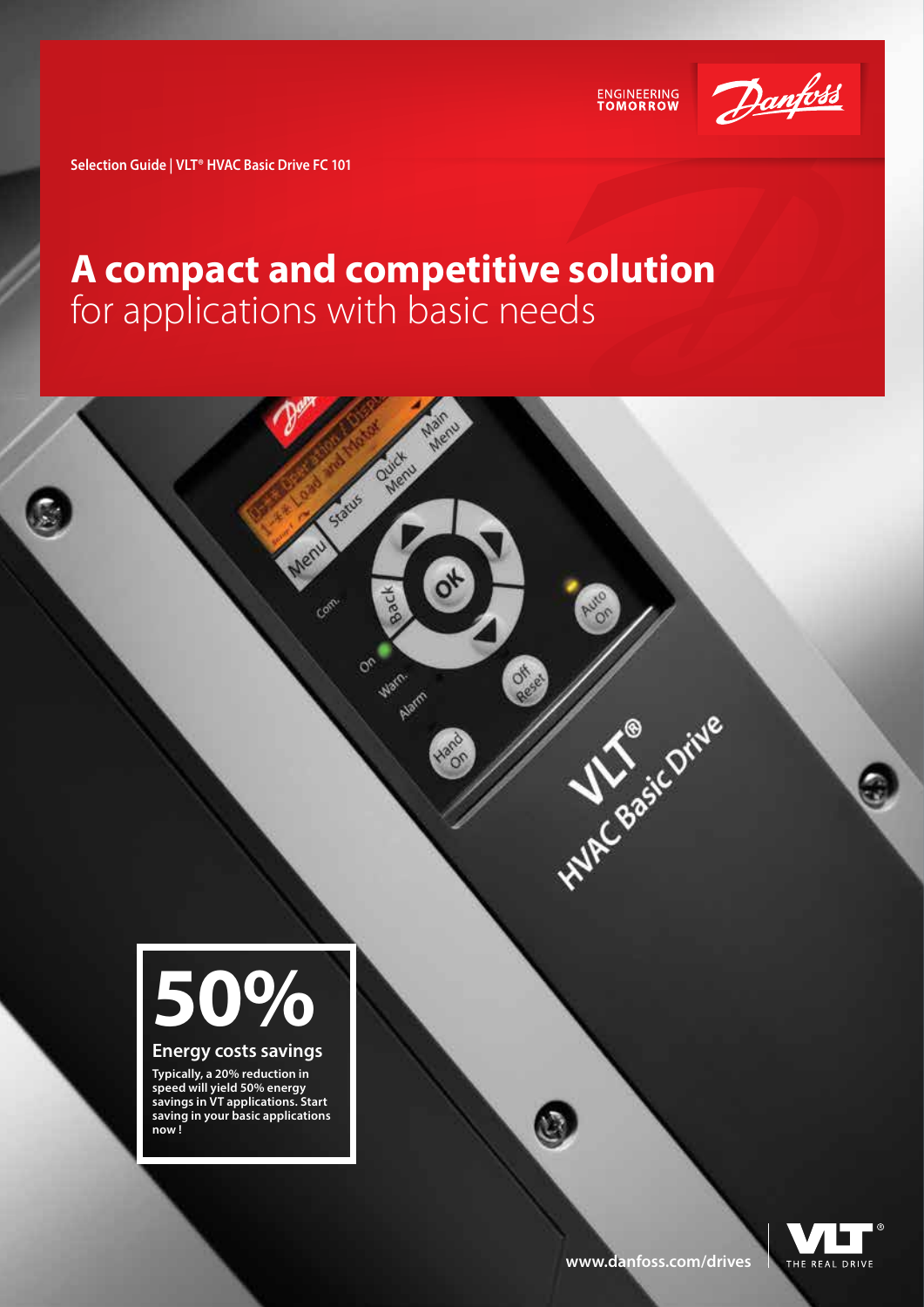# Makes your buildings perform



#### **Danfoss commitment**

Danfoss' longstanding experience in applying drives in HVAC systems has enhanced our ability to design a HVAC Basic drive to the exact needs in simple mass produced applications.

#### **Save energy and CO<sub>2</sub> emission**

Energy savings through more than 1.5 million VLT® HVAC Drives installed worldwide are estimated at 285 million MWhrs a year. This equals the annual energy consumption of 60 million households and has an impact on the annual  $CO<sub>2</sub>$  emissions – a reduction of 180 million tonnes!

#### **A wealth of knowledge**

The various applications incorporated within high performance buildings are well understood by Danfoss and as global market leader we have built a wealth of knowledge and developed products and technology to ensure we meet and shape future trends in HVAC.

Danfoss HVAC application knowledge will ensure that the investment made in VLT® drives provide a qualified return.

#### **Certify your building**

Today the prime focus is on overall buildings performance which includes design, construction, efficiency, sustainability and the environmental impact of buildings in the future.

Energy efficient products form part of this overall plan. In many countries around the world the evaluation of high performance buildings falls under the banner LEED. Danfoss VLT Drives helps you to reduce the energy consumption in your building and to fulfill the highest standards set by these certification standards.



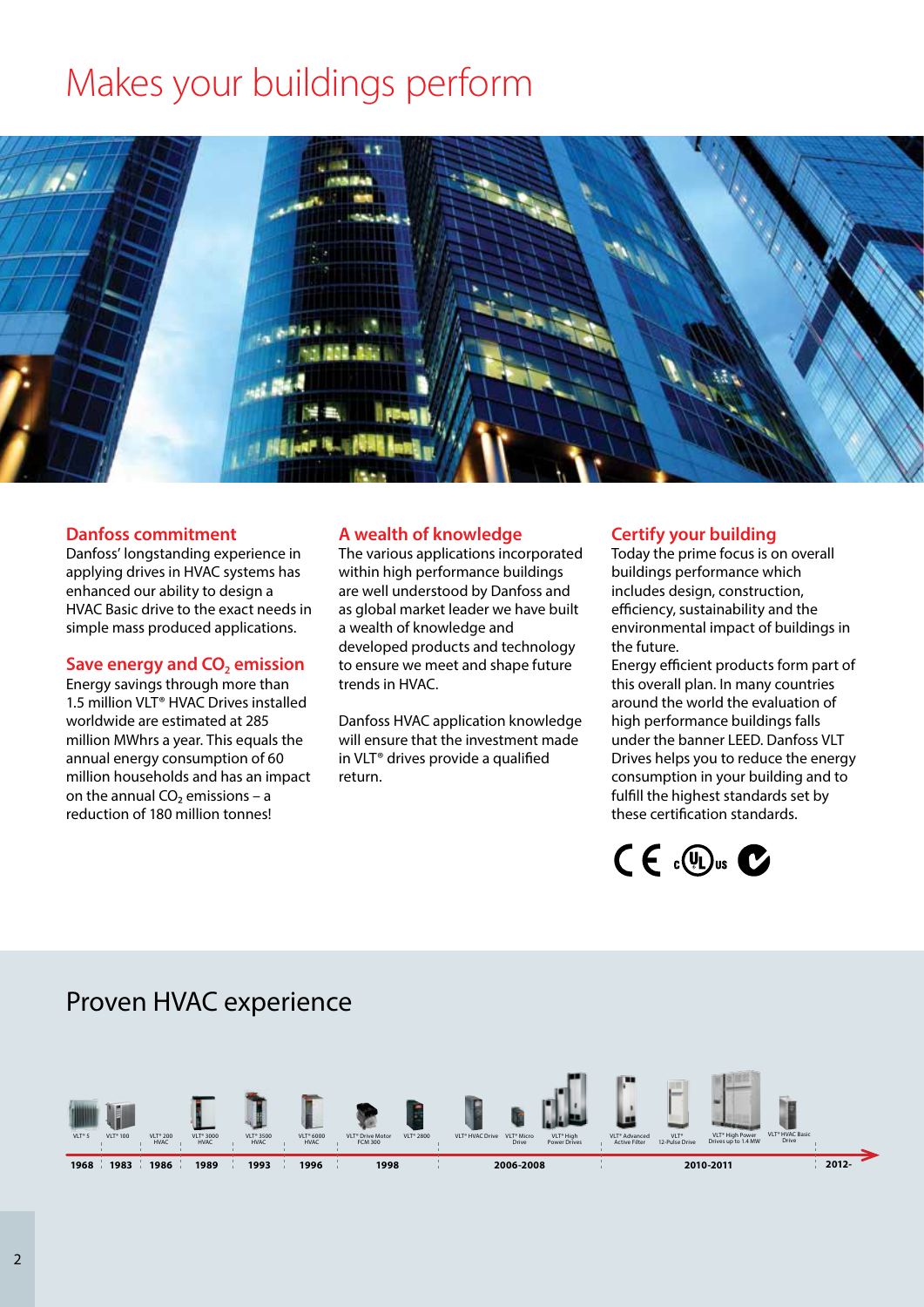### For simple fan and pump applications

User-friendly, distributed intelligence and reduced power consumption are beneficial for fan applications. Basic AHU functions enable the VLT® HVAC Basic Drive to control a wide range of functions. Pump-specific features developed in cooperation with OEMs, contractors and manufacturers around the world.

#### **Fire Override Mode**

Fire Override Mode prevents the VLT® HVAC Basic Drive from stopping for self-protecting reasons. In this mode it will continue vital fan operation regardless of control signals, warnings or alarms. Fire Override Mode helps keep fire escape routes free of smoke and ensures secure and continued operation within applications such as stair-well pressurization, car park exhaust fans, smoke exhaust and essential service functions. Fire mode is clearly indicated on the display to prevent any confusion. When set, the drive will override self protection and will continue operation despite the possibility of permanent damage in case of over-heating or overload. The vital goal is to keep the motor running even if it means self-destruction.

#### **Skip frequencies**

By pressing a few buttons on the Local Control Panel the drive can be set to avoid frequency bands at which connected fans create resonances in the ventilation system. This reduces vibration, noises and wear on equipment.

#### **Belt Monitoring**

The drive can, from the speed/ current, detect when the motor has lost contact to the fan and set off an alarm if the belt is broken.

#### **Flying start**

The drive can detect speed and direction of a freely spinning fan or pump and "catch" it at the right speed. This feature prevents violent starts and tear on the equipment.

#### **Sleep Mode**

When sleep mode is enabled, the drive automatically detects a no- or low-flow condition and stops the motor. The drive constantly monitors the situation in order to re-start the motor, when the load demand increases. This secures no interruptions in the supply, maximises the energy savings, reduces noise and extends the lifetime of the entire system.

### The Danfoss EC<sup>+</sup> concept



The Danfoss EC+ concept allows PM motors with non IEC or IEC conform dimensions to be used with Danfoss VLT® frequency converters. Danfoss has integrated the necessary control algorithm in the existing VLT® converter series. This means that there are no changes for the operator. After entering the relevant motor data, the user benefits from the high motor efficiency of EC technology.

#### **Advantages of the EC+ concept**

- $\blacksquare$  Free choice of motor technology: PM or asynchronous with the same frequency converter
- $\blacksquare$  Device installation and operation remain unchanged
- $\blacksquare$  Manufacturer independence in the choice of all components like fans, motors etc.
- Superior system efficiency thanks to a combination of individual components with optimum efficiency
- $\blacksquare$  Retrofitting of existing systems possible
- $\blacksquare$  Wide range of rated powers for standard and PM motors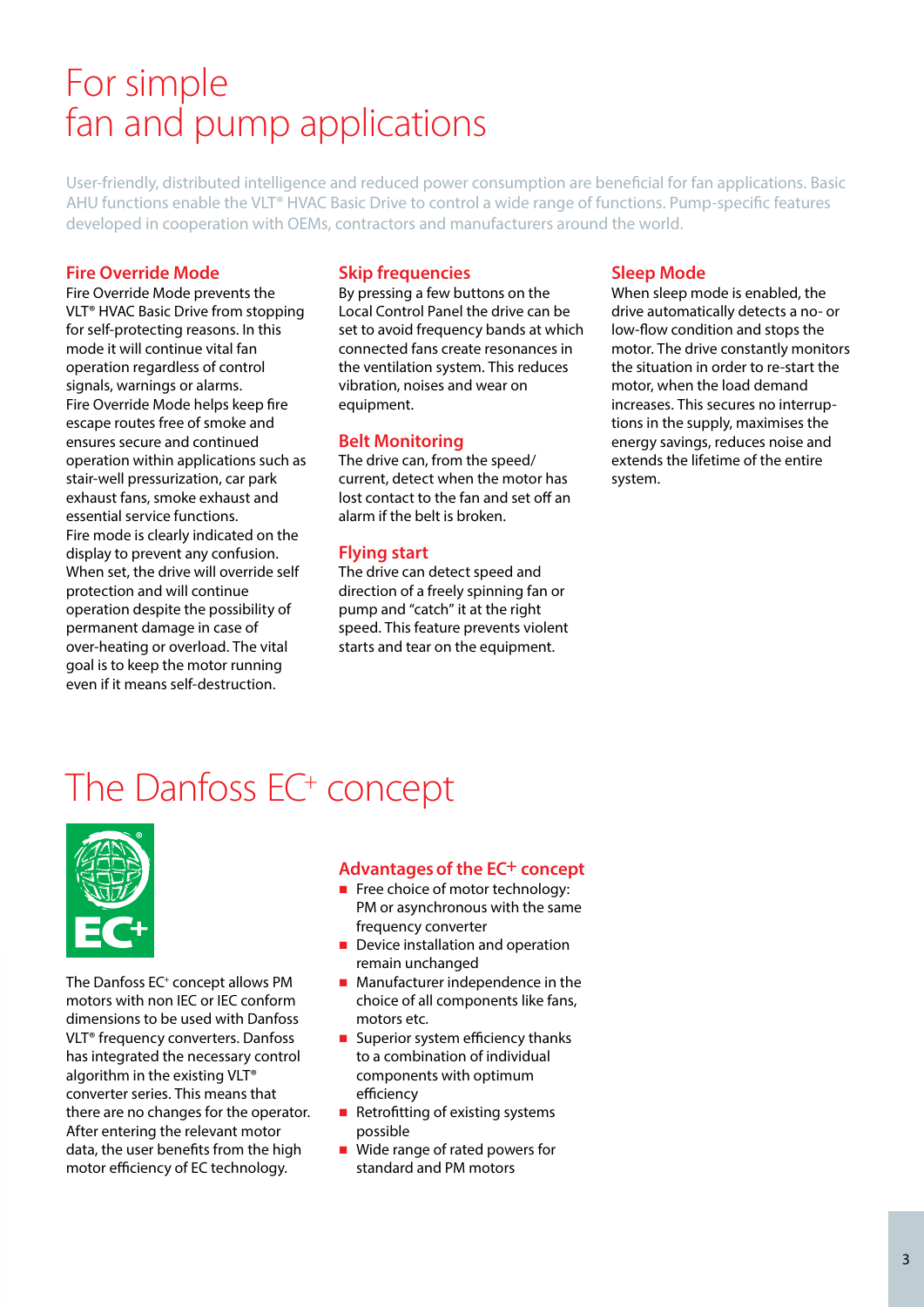# VLT® HVAC Basic Drive

#### The VLT® HVAC Basic Drive is a competitive drive for simple applications – with basic needs.

#### **Easy commissioning**

Its Quick Menu wizzard makes normal set-up and operation easy.

#### **Maintenance free**

Due to a series of self-protecting and monitoring features, the VLT® HVAC Basic Drive is maintenance free, except for general cleaning. Replacement of internal fans or capacitors is normally not required during lifetime.

#### **Save space**

Due to its ultra compact design, the VLT® HVAC Basic Drive is easily mounted inside a HVAC unit or panel, reducing overall enclosure costs.

#### **Built-in mains filters**

The standard integrated DC coils comply with EN 61000-3-12 reducing losses in mains and ensuring reliable

#### **Comparision of limits EN 55011/61800-3**

The built-in EMC filter makes the VLT® HVAC Basic Drive conform to the limits for category C1 and C2 according to EN 61800-3, with no additional external components needed, even with long motor cables.

operation in the whole grid. The DC coils increase the lifespan of the DC link capacitors and they also ensure that the drive can operate motors to their full performance. Integrated DC coils save the cost for adding external filters.

#### **Reduced installation costs**

- Built-in HVAC functions reducing need for other system components
- $\blacksquare$  Ease of installation and set-up

#### **Competitive performance**

- Up to 98.5% efficiency
- Automatic Energy Optimisation
- **n** System diagnostics

#### **VLT® HVAC Basic Drive product range:**

| 3 x 200 - 240 V 0.25 - 45 kW       |  |
|------------------------------------|--|
| 3 x 380 - 480 V 0.37 - 90 kW       |  |
| $3 \times 525 - 600$ V 2.2 – 90 kW |  |

#### **Available enclosure ratings:**

- $\blacksquare$  IP 20
- $\blacksquare$  IP 21/UL Type 1 (separate option kit)
- $\blacksquare$  IP 54

#### **Intuitive control panel**

- $\blacksquare$  2-line alphanumeric display
- $\blacksquare$  7 languages + numeric menu
- Status LED's
- Quick menus (wizard for open loop applications, closed loop applications, and motor setup)
- $\blacksquare$  IP 54 when mounted in a panel front
- **n** Password protection
- Same parameter structure as the Danfoss VLT® FC - family drives
- Removable under operation (IP20)
- **n** Upload and download parameters (LCP copy function)

However, more importantly in practice is the compliance with the environmental standard EN 55011, Class B (residential) and Class A1 (industrial). This ensures reliable system operation in full compliance with all requirements for EMC in the operating environments and eliminates required product warnings and restrictions prescribed by the standard, if the drive used does not conform to category C1.

| Categories according to<br>EN 61800-3 |         |          |                      | C4                                |
|---------------------------------------|---------|----------|----------------------|-----------------------------------|
| Limits according to EN 55011          | Class B | Class A1 | Class A <sub>2</sub> | Exceeding<br>class A <sub>2</sub> |

#### **IP 21/ Type 1 Kit**

The IP 21/ Type 1 kit is used for installation of VLT® HVAC Basic Drives in dry environments where dripping water can occour. The enclosure kits are available for all frame sizes.

■ PG 16 and PG 21 holes for cable glands

#### **LCP Panel Mounting Kit**

For easy installation of the local control panel in a cabinet door.

- $\blacksquare$  IP 54 (front)
- n Thumb screws for tool-free installation
- $\blacksquare$  Incl. 3 meters of cables in industry quality (also available separately)
- $\blacksquare$  Easy to install

#### **Ordering number LCP & kit**

- 132B0201 (Mounting kit for LCP including fasteners, 3 m cable and gasket).
- 132B0200 (Alpha Numeric Local Control Panel - to be ordered separately for IP20 units – it is delivered as standard for IP 54 units).



#### **Ordering codes IP21/ Type 1 kit**

| <b>Frame size</b> | IP 21 kit | UL Type 1 kit | <b>Decoupling plate</b> |
|-------------------|-----------|---------------|-------------------------|
| H1                | 132B0212  | 132B0222      | 132B0202                |
| H <sub>2</sub>    | 132B0213  | 132B0223      | 132B0202                |
| H <sub>3</sub>    | 132B0214  | 132B0224      | 132B0204                |
| H <sub>4</sub>    | 132B0215  | 132B0225      | 132B0205                |
| H <sub>5</sub>    | 132B0216  | 132B0226      | 132B0205                |
| H <sub>6</sub>    | 132B0217  | 132B0217      | 132B0207                |
| H <sub>6</sub>    | 132B0217  | 132B0227      | 132B0242                |
| H <sub>7</sub>    | 132B0218  | 132B0218      | 132B0208                |
| H7                | 132B0218  | 132B0218      | 132B0243                |
| H <sub>8</sub>    | 132B0219  | 132B0219      | 132B0209                |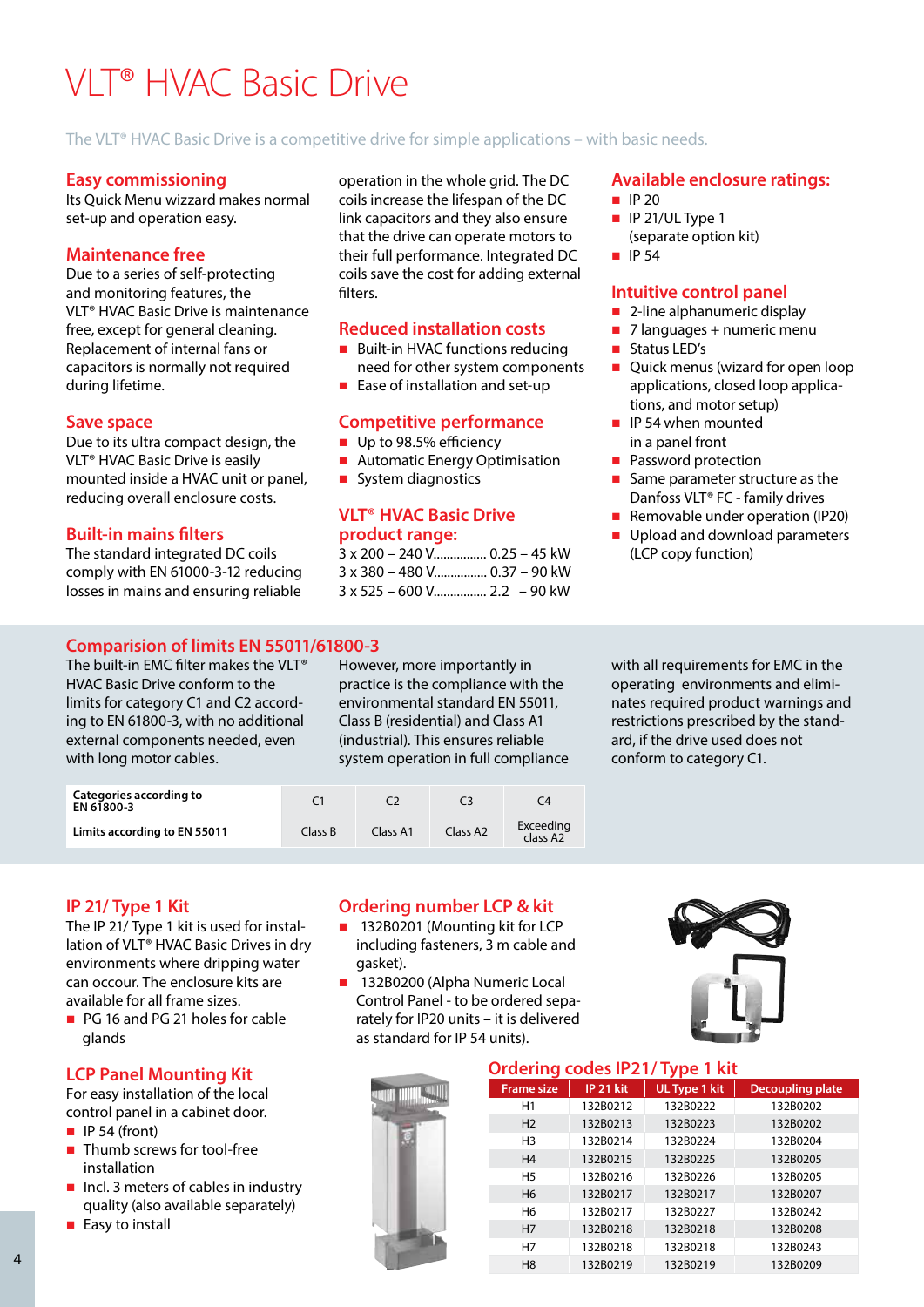## Enclosure protection options



#### **IP 20,Type1/IP21, IP54 enclosures**

The installation volume and/or the mounting surfaces are minimized.

The functional sections nevertheless fulfil the highest requirements even for applications with ambient temperatures up to 50° C.

#### **Compact design**

Optimized efficiency and intelligent cooling technology ensure compact and service-friendly design. Supplementary equipment such as EMC filters and harmonics suppression are integrated into the ultra compact enclosure.

#### **Save installation time**

The IP 20, Type 1/IP 21 (with option) and IP 54 series is designed for easy accessibility and time-saving installation. Mechanical fastening points are easy to access from the front even with automatic tools. All terminals are sufficiently dimensioned and clearly marked behind a plate. Accessories for bonding screened cables are included making compact enclosures easier to install.

### Specifications (Basic unit without extensions)

| Main supply (L1, L2, L3)                              |                                |
|-------------------------------------------------------|--------------------------------|
| Supply voltage                                        | $200 - 240$ V $\pm$ 10%        |
| Supply voltage                                        | $380 - 480 V + 10%$            |
| Supply voltage                                        | $525 - 600 V \pm 10%$          |
| Supply frequency                                      | 50/60 Hz                       |
| Displacement power factor<br>$(cos \phi)$             | $>0.98$ (near unity)           |
| Switching on input supply<br>L1, L2, L3               | 1-2 times/min.                 |
| Harmonic disturbance                                  | Meets EN 61000-3-12            |
| Output data (U, V, W)                                 |                                |
| Output voltage                                        | 0 – 100% of supply voltage     |
| Output frequency                                      | $0 - 400$ Hz                   |
| Switching on output                                   | Unlimited                      |
| Ramp-up and -down times                               | 1 – 3600 sec.                  |
|                                                       |                                |
| <b>Digital inputs</b><br>Programmable digital inputs  | 4                              |
| Logic                                                 | PNP or NPN programable         |
| Voltage level                                         | $0 - 24$ V DC                  |
| Maximum voltage on input                              | 28 V DC                        |
| Input resistance, Ri                                  | Approx. $4 k\Omega$            |
|                                                       |                                |
| <b>Analog inputs</b>                                  |                                |
| Analog inputs                                         | $\overline{2}$                 |
| Modes                                                 | Voltage or current             |
| Voltage level                                         | 0 to +10 V (scaleable)         |
| Current level                                         | 0/4 to 20 mA (scaleable)       |
| Accuracy of analog inputs                             | Max. error: 0.5% of full scale |
| <b>Analog output</b>                                  |                                |
| Programmable<br>analog outputs                        | 2                              |
| Current range at<br>analog output                     | $0/4 - 20$ mA                  |
| Max. load to common at<br>analog output (terminal 30) | 500 $\Omega$                   |
| Accuracy on analog output                             | Max. error: 1% of full scale   |

| <b>Control card</b>                                                            |                                                                        |
|--------------------------------------------------------------------------------|------------------------------------------------------------------------|
| RS485 interface                                                                | Up to 115 kBaud                                                        |
| Max. load (10 V)                                                               | 25 mA                                                                  |
| Max. load (24 V)                                                               | 80 m A                                                                 |
| <b>Relay output</b>                                                            |                                                                        |
| Programmable relay outputs                                                     | $\overline{2}$                                                         |
| Max. terminal load (AC)                                                        |                                                                        |
| on 1-3 (break), 1-2 (make)                                                     | 240 VAC, 2 A and 400 VAC, 2 A                                          |
|                                                                                |                                                                        |
| <b>Surroundings/external</b>                                                   |                                                                        |
| Enclosure                                                                      | IP 20/Chassis                                                          |
|                                                                                | (IP 21/Type 1 optional kit)<br>IP 54                                   |
| <b>Vibration test</b>                                                          | 1.14q                                                                  |
|                                                                                | 5% – 95% (IEC 721-3-3; Class 3K3                                       |
| Max. relative humidity                                                         | (non-condensing) during operation                                      |
| Ambient temperature                                                            | up to 50°C                                                             |
| Galvanic isolation of all                                                      | I/O supplies according to PELV                                         |
| Aggressive environment                                                         | Designed for coated/uncoated                                           |
|                                                                                | 3C3/3C2 (IEC 60721-3-3)                                                |
| <b>Fieldbus communication</b>                                                  |                                                                        |
|                                                                                | <b>BACnet</b>                                                          |
| Standard built-in:                                                             | Modbus RTU                                                             |
|                                                                                | N <sub>2</sub> Metasys                                                 |
|                                                                                | FLN Apogee<br><b>FC</b> Protocol                                       |
|                                                                                |                                                                        |
| Protection mode for longest possible up-time                                   |                                                                        |
| - Electronic thermal motor protection against overload                         |                                                                        |
| converter trips if the temperature reaches 95 $\degree$ C $\pm$ 5 $\degree$ C. | - Temperature monitoring of the heatsink ensures that the frequency    |
| terminals U, V, W.                                                             | - The frequency converter is protected against short-circuits on motor |
| terminals U, V, W.                                                             | - The frequency converter is protected against earth faults on motor   |
| - Protection against mains phase loss                                          |                                                                        |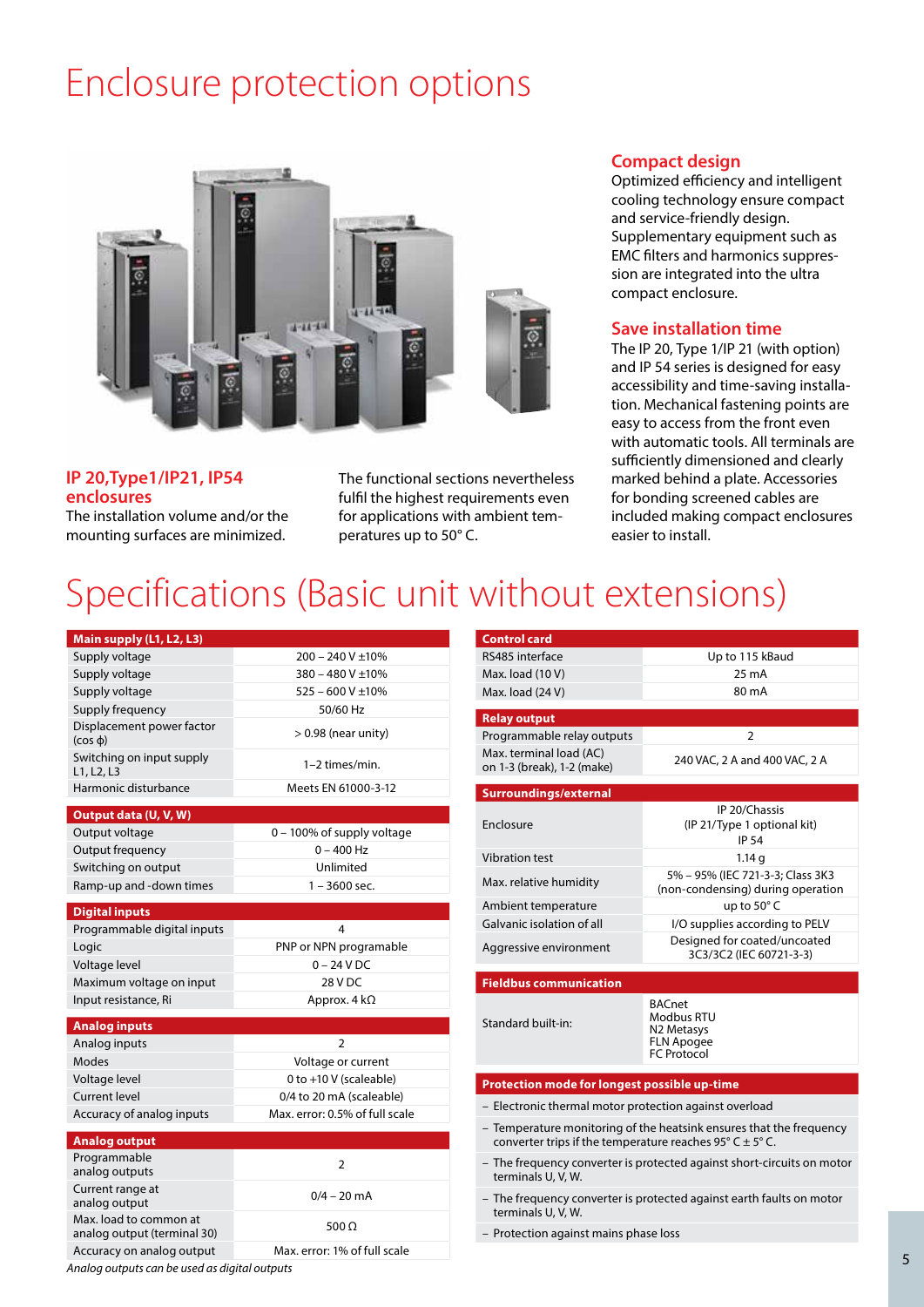## Powers and currents

### **200 – 240 VAC**

| <b>Enclosure</b>                 |                                                           | <b>IP 20/Chassis</b>        |             | <b>H1</b>                |             |                | H <sub>2</sub> | H <sub>3</sub> | <b>H4</b>   |                  | <b>H5</b>   |
|----------------------------------|-----------------------------------------------------------|-----------------------------|-------------|--------------------------|-------------|----------------|----------------|----------------|-------------|------------------|-------------|
| $200 - 240$ VAC                  |                                                           |                             | <b>PK25</b> | <b>PK37</b>              | <b>PK75</b> | <b>P1K5</b>    | <b>P2K2</b>    | <b>P3K7</b>    | <b>P5K5</b> | <b>P7K5</b>      | <b>P11K</b> |
|                                  |                                                           | [kW]                        | 0.25        | 0.37                     | 0.75        | 1.5            | 2.2            | 3.7            | 5.5         | 7.5              | 11          |
| <b>Typical Shaft Output</b>      |                                                           | [HP]                        | 0.33        | 0.5                      | 1           | $\overline{2}$ | 3              | 5              | 7.5         | 10 <sup>10</sup> | 15          |
| <b>Output Current</b>            | Continuous                                                | [A]                         | 1.5         | 2.2                      | 4.2         | 6.8            | 9.6            | 15.2           | 22          | 28               | 42          |
| $(3 \times 200 - 240 V)$         | Intermittent                                              | [A]                         | 1.7         | 2.4                      | 4.6         | 7.5            | 10.6           | 16.7           | 24.2        | 30.8             | 46.2        |
| Max. cable size<br>Mains, motor  |                                                           | $\mathrm{Im}m^2$<br>(IAWG]) |             | 4/10                     |             |                |                |                |             |                  |             |
| <b>Max. Input Current</b>        | Continuous                                                |                             | 1.1         | 1.6                      | 2.8         | 5.6            | 8.8/7.2        | 14.1/12        | 21/18       | 28.3/24          | 41/38.2     |
| $(3 \times 200 - 240 V)$         | Intermittent                                              | [A]                         | 1.2         | 1.8                      | 3.1         | 6.2            | 9.5/7.9        | 15.5/13.2      | 23.1/19.8   | 31.1/26.4        | 45.1/42     |
| <b>Environment</b>               |                                                           |                             |             |                          |             |                |                |                |             |                  |             |
|                                  | <b>Estimated power loss at rated max. load, best case</b> | [W]                         | 12          | 15                       | 21          | 48             | 80             | 97             | 182         | 230              | 369         |
|                                  | typically                                                 |                             | 14          | 18                       | 26          | 60             | 182            | 120            | 204         | 268              | 386         |
| Weight                           |                                                           | [kg]                        |             | 3.4<br>4.5<br>2.0<br>2.1 |             | 7.9            |                | 9.5            |             |                  |             |
| <b>Efficiency</b> [%], best case |                                                           |                             | 97.0        | 97.3                     | 98.0        | 97.6           | 97.1           | 97.9           | 97.3        | 97.5             | 97.2        |
| typically                        |                                                           |                             | 96.5        | 96.8                     | 97.6        | 97.0           | 96.3           | 97.4           | 97          | 97.1             |             |

| <b>Enclosure</b>                 |                                                           | <b>IP 20/Chassis</b>         | <b>H6</b>                    | <b>H7</b>   |             | H <sub>8</sub> |             |                          |
|----------------------------------|-----------------------------------------------------------|------------------------------|------------------------------|-------------|-------------|----------------|-------------|--------------------------|
| 200 - 240 VAC                    |                                                           |                              | <b>P15K</b>                  | <b>P18K</b> | <b>P22K</b> | <b>P30K</b>    | <b>P37K</b> | <b>P45K</b>              |
|                                  |                                                           | [kW]                         | 15.0                         | 18.5        | 22.0        | 30.0           | 37.0        | 45.0                     |
| <b>Typical Shaft Output</b>      |                                                           | [HP]                         | 20.0                         | 25.0        | 30.0        | 40.0           | 50.0        | 60.0                     |
| <b>Output Current</b>            | Continuous                                                | [A]                          | 59.4                         | 74.8        | 88.0        | 115.0          | 143.0       | 170.0                    |
| $(3 \times 200 - 240 V)$         | Intermittent                                              | [A]                          | 65.3                         | 82.3        | 96.8        | 126.5          | 157.3       | 187.0                    |
| Max. cable size<br>Mains, motor  |                                                           | $\mathrm{[mm^2]}$<br>([AWG]) |                              | 35/2        | 50/1        |                | 95/0        | 120/(4/0)                |
| <b>Max. Input Current</b>        | Continuous                                                |                              | 52.7                         | 65.0        | 76.0        | 103.7          | 127.9       | 153.0                    |
| $(3 \times 200 - 240 V)$         | Intermittent                                              | [A]                          | 58.0                         | 71.5        | 83.7        | 114.1          | 140.7       | 168.3                    |
| <b>Environment</b>               |                                                           |                              |                              |             |             |                |             |                          |
|                                  | <b>Estimated power loss at rated max. load, best case</b> | <b>IW1</b>                   | 512                          | 658         | 804         | 1015           | 1459        | 1350                     |
|                                  | typically                                                 |                              | $\qquad \qquad \blacksquare$ |             | -           |                |             | $\overline{\phantom{0}}$ |
| Weight                           |                                                           | [kq]                         |                              | 24.5        |             | 36.0           |             | 51.0                     |
| <b>Efficiency</b> [%], best case |                                                           |                              | 97.0                         | 96.9        | 96.8        | 97.0           | 96.5        | 97.3                     |
| typically                        |                                                           |                              | ٠                            |             |             |                | ۰           |                          |

### **380 – 480 VAC**

|                                                                 |                           | <b>IP 20/Chassis</b>               |             | H1          |                | H <sub>2</sub> |             |             | H <sub>3</sub> |             |
|-----------------------------------------------------------------|---------------------------|------------------------------------|-------------|-------------|----------------|----------------|-------------|-------------|----------------|-------------|
| <b>Enclosure</b><br>380-480 VAC                                 |                           | <b>IP 54</b>                       | <b>NA</b>   |             |                | 12             |             |             | 13             |             |
|                                                                 |                           |                                    | <b>PK37</b> | <b>PK75</b> | <b>P1K5</b>    | <b>P2K2</b>    | <b>P3K0</b> | <b>P4K0</b> | <b>P5K5</b>    | <b>P7K5</b> |
| <b>Typical Shaft Output</b>                                     |                           | [kW]                               | 0.37        | 0.75        | 1.5            | 2.2            | 3           | 4           | 5.5            | 7.5         |
|                                                                 |                           | [HP]                               | 0.5         | 1           | $\overline{2}$ | 3              | 4           | 5           | 7.5            | 10          |
| <b>Output Current</b>                                           | Continuous                | [A]                                | 1.2         | 2.2         | 3.7            | 5.3            | 7.2         | 9.1         | 12             | 15.5        |
| $(3 \times 380 - 440 V)$                                        | Intermittent [1 min. max] |                                    | 1.3         | 2.4         | 4.1            | 5.8            | 7.9         | 9.9         | 13.2           | 17.1        |
| Continuous<br><b>Output Current</b><br>$(3 \times 440 - 480 V)$ |                           | [A]                                | 1.1         | 2.1         | 3.4            | 4.8            | 6.3         | 8.2         | 11             | 14          |
|                                                                 | Intermittent [1 min. max] |                                    | 1.2         | 2.3         | 3.7            | 5.3            | 6.9         | 9.0         | 12.1           | 15.4        |
| Max. cable size                                                 | <b>IP 20</b>              | $\left[\text{mm}^2\right]$<br>4/10 |             |             |                |                |             |             |                |             |
| Mains, motor                                                    | <b>IP 54</b>              | ([AWG])                            |             |             |                |                |             |             |                |             |
| <b>Max. Input Current</b>                                       | Continuous                | [A]                                | 1.2         | 2.1         | 3.5            | 4.7            | 6.3         | 8.3         | 11.2           | 15.1        |
| $(3 \times 380 - 440 V)$                                        | Intermittent [1 min. max] |                                    | 1.3         | 2.3         | 3.9            | 5.2            | 6.9         | 9.1         | 12.3           | 16.6        |
| <b>Max. Input Current</b>                                       | Continuous                |                                    | 1.0         | 1.8         | 2.9            | 3.9            | 5.3         | 6.8         | 9.4            | 12.6        |
| $(3 \times 440 - 480 V)$                                        | Intermittent [1 min. max] | [A]                                | 1.1         | 2           | 3.2            | 4.3            | 5.8         | 7.5         | 10.3           | 13.9        |
| <b>Environment</b>                                              |                           |                                    |             |             |                |                |             |             |                |             |
| Estimated power loss at rated max. load                         |                           | [W]                                | 13          | 21          | 46             | 46             | 66          | 95          | 104            | 159         |
|                                                                 | <b>IP 20</b>              |                                    |             | 2.0         | 2.1            | 3.3            |             | 3.4         | 4.3            | 4.5         |
| Weight                                                          | <b>IP 54</b>              | [kg]                               |             |             |                | 5.3            |             |             | 7.2            |             |
| <b>Efficiency</b> [%]                                           |                           |                                    | 97.8        | 98.0        | 97.7           | 98.3           | 98.2        | 98.0        | 98.4           | 98.2        |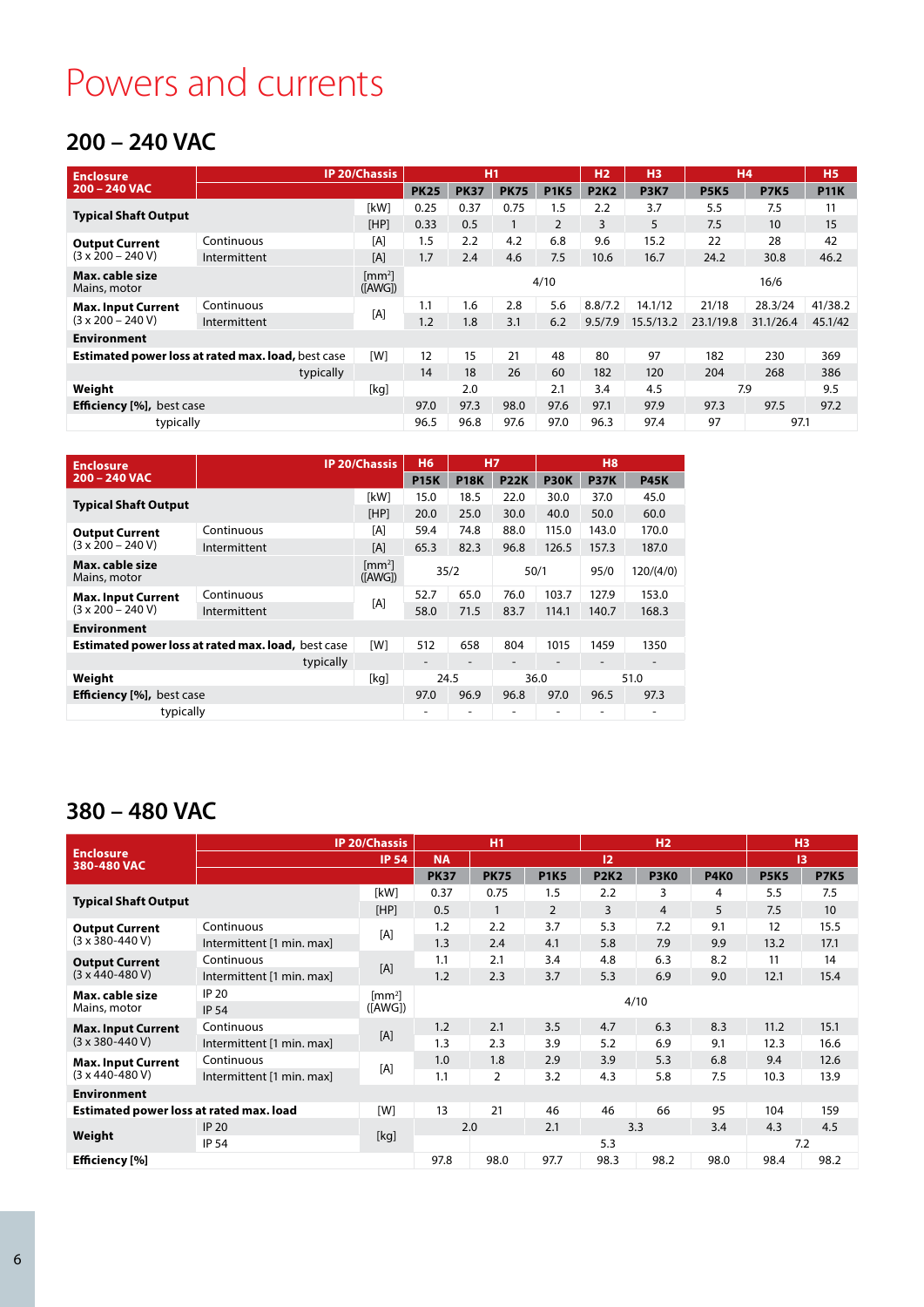|                                 | <b>IP 20/Chassis</b>      |                             | H <sub>4</sub> |             |             | <b>H5</b>   | <b>H6</b>   |             |             | <b>H7</b>   |             | <b>H8</b>   |  |
|---------------------------------|---------------------------|-----------------------------|----------------|-------------|-------------|-------------|-------------|-------------|-------------|-------------|-------------|-------------|--|
| <b>Enclosure</b><br>380-480 VAC |                           | <b>IP 54</b>                |                | 4           |             | 16          |             |             |             | 17          |             | 8           |  |
|                                 |                           |                             | <b>P11K</b>    | <b>P15K</b> | <b>P18K</b> | <b>P22K</b> | <b>P30K</b> | <b>P37K</b> | <b>P45K</b> | <b>P55K</b> | <b>P75K</b> | <b>P90K</b> |  |
| <b>Typical Shaft Output</b>     |                           | [kW]                        | 11             | 15          | 18          | 22          | 30          | 37          | 45          | 55          | 75          | 90          |  |
|                                 |                           | [HP]                        | 15             | 20          | 25          | 30          | 40          | 50          | 60          | 75          | 100         | 125         |  |
| <b>Output Current</b>           | Continuous                | [A]                         | 23             | 31          | 37          | 42.5        | 61          | 73          | 90          | 106         | 147         | 177         |  |
| $(3 \times 380 - 440 V)$        | Intermittent [1 min. max] |                             | 25.3           | 34          | 40.7        | 46.8        | 67.1        | 80.3        | 99          | 116         | 161         | 194         |  |
| <b>Output Current</b>           | Continuous                | [A]                         | 21             | 27          | 34          | 40          | 52          | 65          | 80          | 105         | 130         | 160         |  |
| $(3 \times 440 - 480 V)$        | Intermittent [1 min. max] |                             | 23.1           | 29.7        | 37.4        | 44          | 57.2        | 71.5        | 88          | 115         | 143         | 176         |  |
| Max. cable size                 | <b>IP 20</b>              | $\mathrm{Im}\,\mathrm{m}^2$ | 16/6           |             |             |             | 35/2        |             |             | 50/1        | 95/0        | 120/250     |  |
| Mains, motor                    | <b>IP 54</b>              | ([AWG])                     | 10/7           |             |             |             | 35/2        |             |             | 50/1        | 95/(3/0)    | 120/(4/0)   |  |
| <b>Max. Input Current</b>       | Continuous                | [A]                         | 22.1           | 29.9        | 35.2        | 41.5        | 57          | 70          | 84          | 103         | 140         | 166         |  |
| $(3 \times 380 - 440 V)$        | Intermittent [1 min. max] |                             | 24.3           | 32.9        | 38.7        | 45.7        | 62.7        | 77          | 92.4        | 113         | 154         | 182         |  |
| <b>Max. Input Current</b>       | Continuous                | [A]                         | 18.4           | 24.7        | 29.3        | 34.6        | 49-46       | $61 - 57$   | $73 - 68$   | 89-83       | 121-113     | 143-133     |  |
| $(3 \times 440 - 480 V)$        | Intermittent [1 min. max] |                             | 20.2           | 27.2        | 32.2        | 38.1        | 54-50       | $67 - 62$   | 80-74       | 98-91       | 133-124     | 157-146     |  |
| <b>Environment</b>              |                           |                             |                |             |             |             |             |             |             |             |             |             |  |
| Weight                          | <b>IP 20</b>              | [kq]                        |                | 7.9         |             | 9.5         | 24.5        |             | 36          |             |             | 51          |  |
|                                 | <b>IP 54</b>              |                             |                | 13.8        |             |             | 27          |             |             | 45          | 65          |             |  |
| <b>Efficiency</b>               |                           | [%]                         | 98.1           | 98.0        | 98.1        | 98.1        | 97.8        | 97.9        | 97.1        | 98.3        | 98.3        | 98.3        |  |

### **525 – 600 VAC**

| <b>Enclosure</b>                                  |              | <b>IP 20/Chassis</b>         |             | H <sub>9</sub> |             |             | <b>H10</b>  |             | <b>H6</b>   |             |
|---------------------------------------------------|--------------|------------------------------|-------------|----------------|-------------|-------------|-------------|-------------|-------------|-------------|
| 525 - 600 VAC                                     |              |                              | <b>P2K2</b> | <b>P3K0</b>    | <b>P5K5</b> | <b>P7K5</b> | <b>P11K</b> | <b>P15K</b> | <b>P22K</b> | <b>P30K</b> |
| <b>Typical Shaft Output</b>                       |              | [kW]                         | 2.2         | 3.0            | 5.5         | 7.5         | 11.0        | 15.0        | 22.0        | 30.0        |
|                                                   |              | [HP]                         | 3.0         | 4.0            | 7.5         | 10.0        | 15.0        | 20.0        | 30.0        | 40.0        |
| <b>Output Current</b><br>$(3 \times 525 - 550 V)$ | Continuous   |                              | 4.1         | 5.2            | 9.5         | 11.5        | 19.0        | 23.0        | 36.0        | 43.0        |
|                                                   | Intermittent | [A]                          | 4.5         | 5.7            | 10.5        | 12.7        | 20.9        | 25.3        | 39.6        | 47.3        |
| <b>Output Current</b><br>$(3 \times 551 - 600 V)$ | Continuous   |                              | 3.9         | 4.9            | 9.0         | 11.0        | 18.0        | 22.0        | 34.0        | 41.0        |
|                                                   | Intermittent | [A]                          | 4.3         | 5.4            | 9.9         | 12.1        | 19.8        | 24.2        | 37.4        | 45.1        |
| Max. cable size<br>Mains, motor                   |              | $\mathrm{[mm^2]}$<br>([AWG]) |             | 4/10           |             |             | 10/8        |             | 35/2        |             |
| <b>Max. Input Current</b>                         | Continuous   |                              | 3.7         | 5.1            | 8.7         | 11.9        | 16.5        | 22.5        | 33.1        | 45.1        |
| $(3 \times 525 - 550 V)$                          | Intermittent | [A]                          | 4.1         | 5.6            | 9.6         | 13.1        | 18.2        | 24.8        | 36.4        | 49.6        |
| <b>Max. Input Current</b>                         | Continuous   | [A]                          | 3.5         | 4.8            | 8.3         | 11.4        | 15.7        | 21.4        | 31.5        | 42.9        |
| $(3 \times 551 - 600 \text{ V})$                  | Intermittent |                              | 3.9         | 5.3            | 9.2         | 12.5        | 17.3        | 23.6        | 34.6        | 47.2        |
| <b>Environment</b>                                |              |                              |             |                |             |             |             |             |             |             |
| Estimated power loss at rated max. load           |              | [W]                          | 8.4         | 112.0          | 178.0       | 239.0       | 360.0       | 503.0       | 607.0       | 820.0       |
| Weight                                            |              | [kg]                         | 6.6         |                |             |             | 11.5        |             | 24.5        |             |
| <b>Efficiency</b> [%]                             |              |                              | 97.0        |                |             |             |             |             | 97.5        |             |

| <b>Enclosure</b>                        |              | <b>IP 20/Chassis</b>    | <b>H7</b>   |             | H <sub>8</sub> |               |  |
|-----------------------------------------|--------------|-------------------------|-------------|-------------|----------------|---------------|--|
| 525 - 600 VAC                           |              |                         | <b>P45K</b> | <b>P55K</b> | <b>P75K</b>    | <b>P90K</b>   |  |
| <b>Typical Shaft Output</b>             |              | [kW]                    | 45.0        | 55.0        | 75.0           | 90.0          |  |
|                                         |              | [HP]                    | 60.0        | 70.0        | 100.0          | 125.0         |  |
| <b>Output Current</b>                   | Continuous   | [A]                     | 65.0        | 87.0        | 105.0          | 137.0         |  |
| $(3 \times 525 - 550 V)$                | Intermittent |                         | 71.5        | 95.7        | 115.5          | 150.7         |  |
| <b>Output Current</b>                   | Continuous   | [A]                     | 62.0        | 83.0        | 100.0          | 131.0         |  |
| $(3 \times 551 - 600 V)$                | Intermittent |                         | 68.2        | 91.3        | 110.0          | 144.1         |  |
| Max. cable size<br>Mains, motor         |              | $\rm [mm^2]$<br>([AWG]) | 50/1        |             | 95/0           | 120/<br>(4/0) |  |
| <b>Max. Input Current</b>               | Continuous   |                         | 66.5        | 81.3        | 109.0          | 130.9         |  |
| $(3 \times 525 - 550 V)$                | Intermittent | [A]                     | 73.1        | 89.4        | 119.9          | 143.9         |  |
| <b>Max. Input Current</b>               | Continuous   | [A]                     | 63.3        | 77.4        | 103.8          | 124.5         |  |
| $(3 \times 551 - 600 V)$                | Intermittent |                         | 69.6        | 85.1        | 114.2          | 137.0         |  |
| <b>Environment</b>                      |              |                         |             |             |                |               |  |
| Estimated power loss at rated max. load |              | [W]                     | 972.0       | 1182.0      | 1281.0         | 1437.0        |  |
| Weight                                  |              | [kg]                    | 36.0        |             | 51.0           |               |  |
| Efficiency [%]                          |              |                         | 98.0        |             | 98.4           | 98.5          |  |